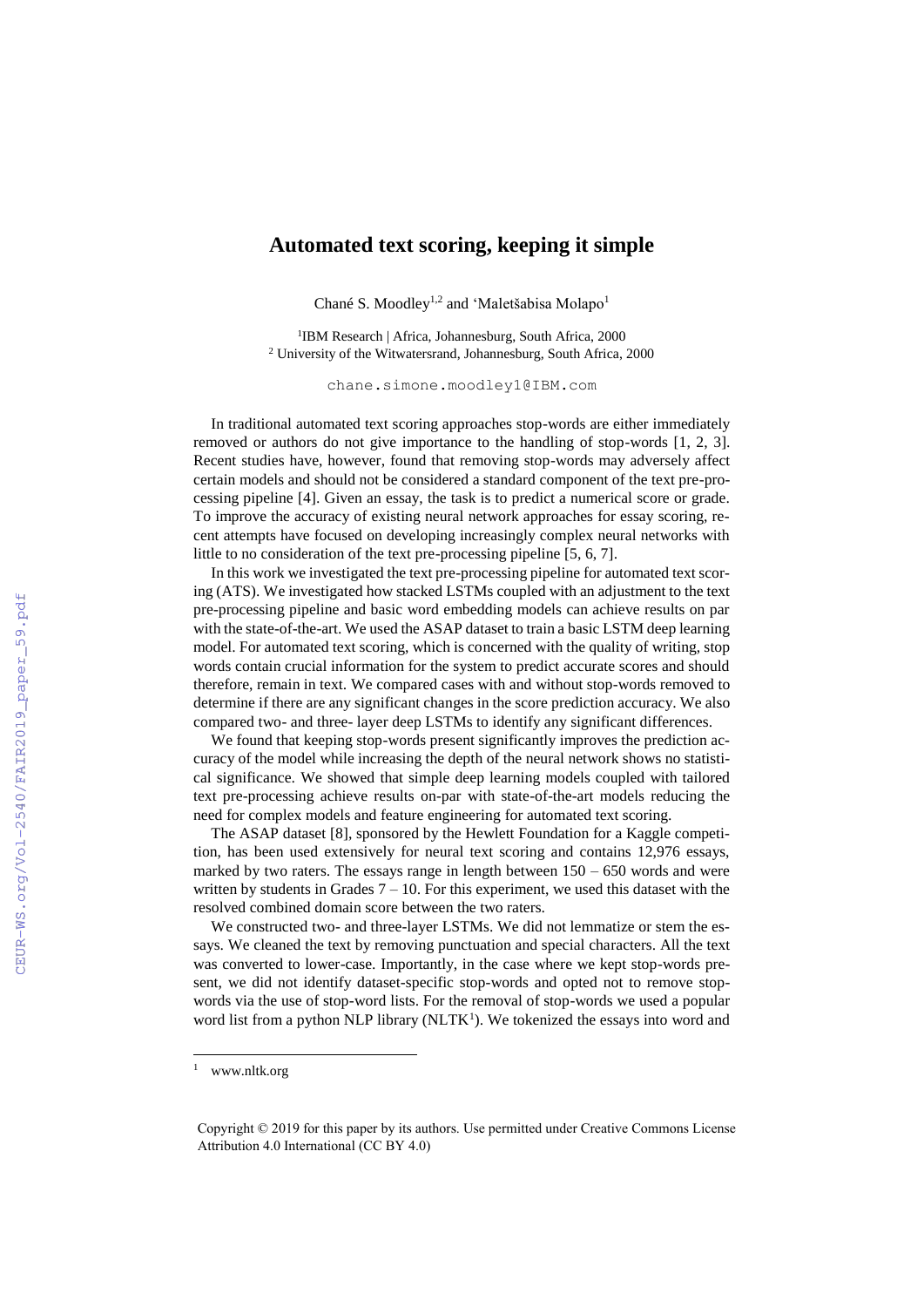sentence lists for each essay respectively. The sentences were passed into the Word2Vec [9] embeddings model where feature vectors were created. Each essay was then treated as a set of tokens at sentence level. The tokens, token length, vocabulary size and embeddings were then used as input to the deep LSTM networks. The networks were regularized using both regular and recurrent dropout set to a probability of 40% each. The mini-batch was set to 64 and the networks were trained for 10, 20 and 30 epochs, respectively. We optimized using both RMSProp and Adam. We tested the difference in output of 2- and 3-layer LSTMs and evaluated using the official evaluation metric of the Kaggle competition, the Quadratic Weighted Kappa (QWK), which we computed over the whole test set. We conducted an independent two-tailed t-test between removing stop-words and keeping them present for each model.

Special characters and punctuation are thought to be non-informative features contained within the text corpus, but they also concatenate with the words they are close to. This renders the words unavailable in the dictionary and contributes adversely to the vector space generated by the word embeddings model. For stop-word removal we applied the NLTK stop-word list to remove all stop-words within the corpus. Stop-words are words that are thought to be common and non-informative, examples include: "and", "then", "is", "a". Contrastingly we opted to train and test the models without removing stop-words at all. In both LSTM networks we see statistical significance in the comparison between removing and not removing stop-words for each respective model ( $p < 0.0001$ ). We used the two most common optimizers for ATS, RMSProp and Adam. Results fluctuate ever so slightly between optimizers, however, Adam shows better results overall. Adam also proves to be the most efficient, reducing training time, on average, by 10s per epoch.

Unlike the approach of Alikaniotis et al. [10], we did not create Score Specific Word Embeddings (SSWEs) but employed the use of basic Word2Vec to create word embeddings for us. Notably Alikaniotis et al. reported their state-of-the-art model scored a QWK of 0.96 for a 2-layer BiLSTM using SSWEs. Comparatively our model scores a QWK of 0.70 with stop-words removed and 0.956 without removing stop-words using Word2Vec embeddings. Our 2-layer LSTM model provides results already on par with current state-of-the-art, our deeper 3-layer LSTM gives us a QWK of 0.959. In our experiments we did not find any statistically significant difference in increasing the depth of LSTM models, both with and without stop-words removed ( $p > 0.05$ ).

In conclusion, we explored the text pre-processing pipeline for ATS. Our findings show that for ATS on the ASAP dataset not removing stop-words not only significantly increases model performance but allows LSTMs to achieve very promising results. We found that for ATS as much content as possible needs to be preserved. ATS is meant to support teaching and learning by providing quick and accurate feedback. Accuracy can only be achieved if the model sees as much content as a teacher would see. Removal of stop-words, therefore, diminishes the quality and content of an essay.

## **References**

1. Taghipour, K., Ng, H. T.: "A Neural Approach to Automated Essay Scoring,". In: *Empir. Methods Nat. Lang. Process.*, pp. 1882–1891 (2016).